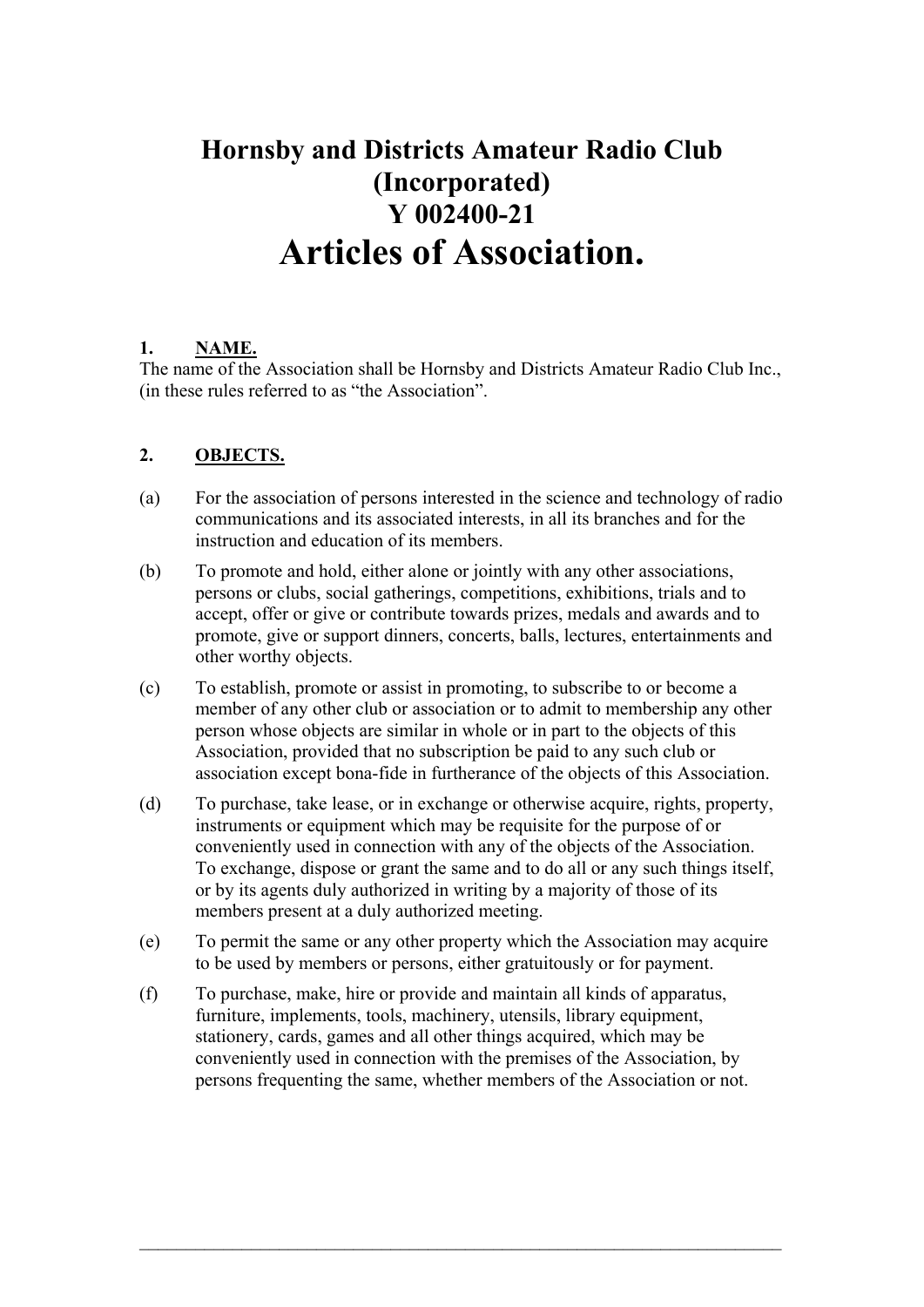- (g) To buy, prepare, make, repair, supply, sell for cash with all faults if any or deal in all kinds of apparatus intended to be used by members of the Association in conjunction with radio work and all kinds of refreshments required for and/or intended to be used by members of the Association or persons frequenting the Association's own premises.
- (h) To grant issue, authorize, modify cancel or revoke certificates or diplomas of the Association relating to radio and its associated interests or relating to degrees of membership or any other matter.
- (i) To hire and/or employ any person or persons and to pay to them wages or gratuities for services rendered.
- (j) To invest and deal with monies of the Association not immediately required upon such securities and in such a manner as from time to time be determined by the majority of the members present at any ordinary general meeting or by the majority of the committee.
- (k) To except or refuse any gifts of property or articles, whether subject to any special trust or not, for any one or more of the objects of the Association.
- (l) To take or authorize such steps as may from time to time be expedient, by personal or written appeal and/or public meeting for the purpose of procuring contributions to the funds of the Association in the share of donations, annual subscriptions or otherwise.
- (m) To undertake or execute any trust which seems directly or indirectly conductive to any of the objects of the Association.
- (n) May publish a periodical, issues to be made at least quarterly and copies made available to all members and contributors.
- (o) May subscribe to, or contribute to any patriotic, charitable or benevolent or useful project of a public nature.

#### 3. **MEMBERSHIP.**

- (a) Subject to these rules the members of the Association shall be comprised of the members of the Association immediately prior to incorporation together with such other people as the committee admits to membership.
- (b) Membership is open to all persons who are genuinely interested in radio, communication and electronics and who accept the objects and rules of the Association.
- (c) There shall be two classes of members called "ordinary members" and "associate members". Ordinary members must have attained a standard at least equivalent to that required for the issue of the Amateur Operators Certificate of Proficiency or the Amateur Operators Limited Certificate of Proficiency or the Novice Amateur Operators Certificate of Proficiency or any Statutory equivalent. All other members shall be "associate members".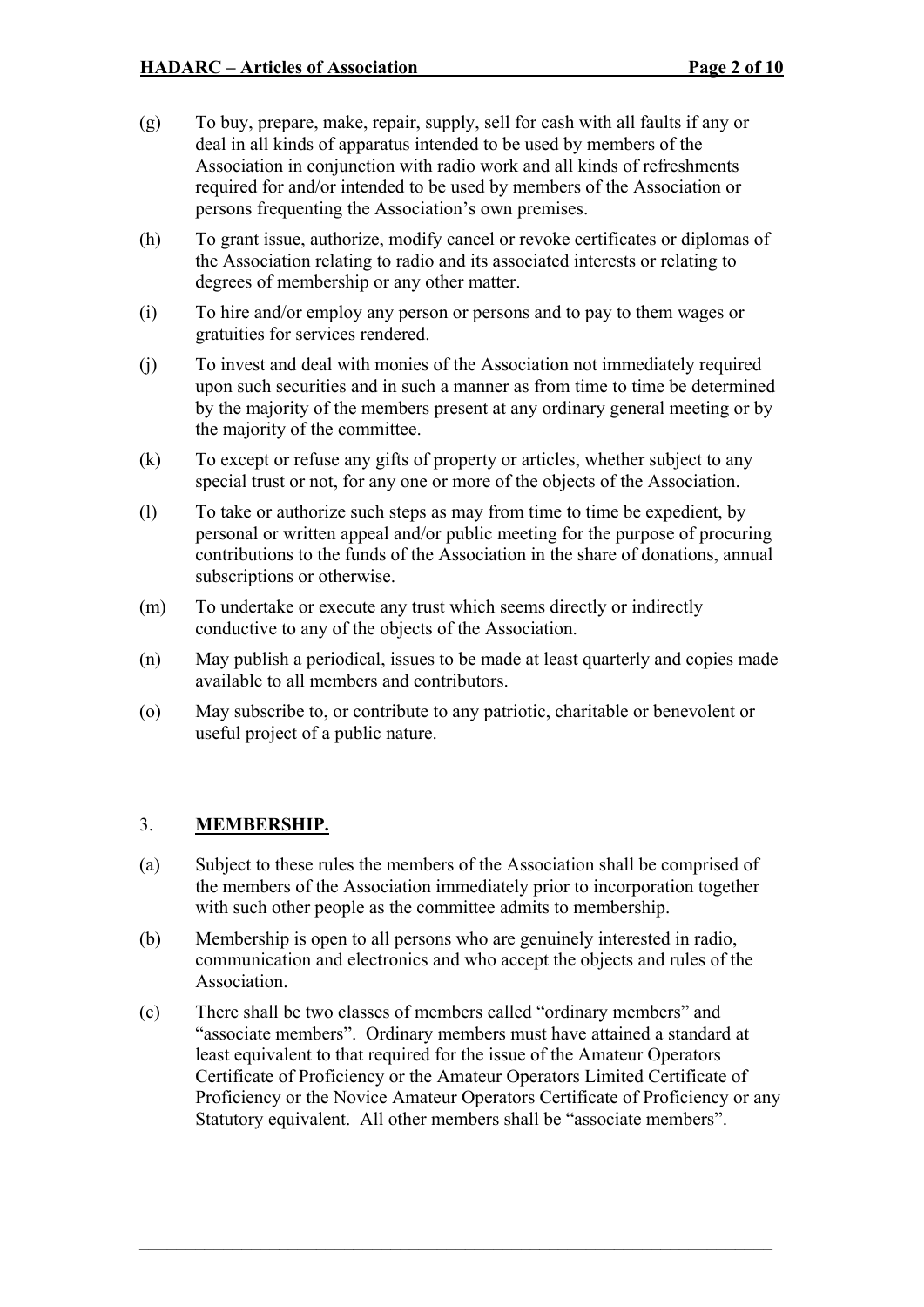- (d) Any person who pays the prescribed subscription fee and is elected a member as herein described attains all rights and privileges as granted by the Association except as provided in clauses (j), (k) and (m) of paragraph 7.
- (e) Application for membership shall be in the form prescribed by the committee.
- (f) Election of members shall be by the committee who may reject any application without assigning any reason.
- (g) Those members who are full time students, or who are in receipt of any kind of welfare assistance, or are on a pension are only required to pay half of the annual subscription.
- (h) Persons of distinguished position or attainment or who have rendered valuable assistance or service to the Association or Wireless Institute of Australia or to radio or electronic science may be elected Honorary Life Members of the Association by ordinary resolution upon the recommendation of the committee. They shall be entitled to all membership privileges and be exempt from payment of fees and contributions but shall not be entitled to hold office or vote in the Association unless they have qualified for ordinary membership.
- (i) Any member of the Association who has occupied the office of President of the Association for a minimum period of one year shall for the year following his last period of office be exempt from payment of subscriptions.
- (j) At the annual General Meeting each year the Association may appoint a Patron until the following Annual General Meeting. A Patron need not be a member of the Association.
- (k) The entrance fees, annual subscriptions, and any other subscription payable by members and the time and manner of payment thereof shall be decided at the Annual General Meeting or at a Special General Meeting convened for that purpose.
- (l) The proportionate part of the annual subscription or fee payable by a new member shall be determined by the committee at the time of his election.
- (m) If any member shall fail to pay his subscription within one calendar month of the due date, he shall be automatically cease to be a member of the Association until such subscription have been paid.
- (n) A member may resign his membership at any time by giving notice in writing to the Secretary, but shall continue to be responsible for any monies payable at the date of resignation pursuant to these rules.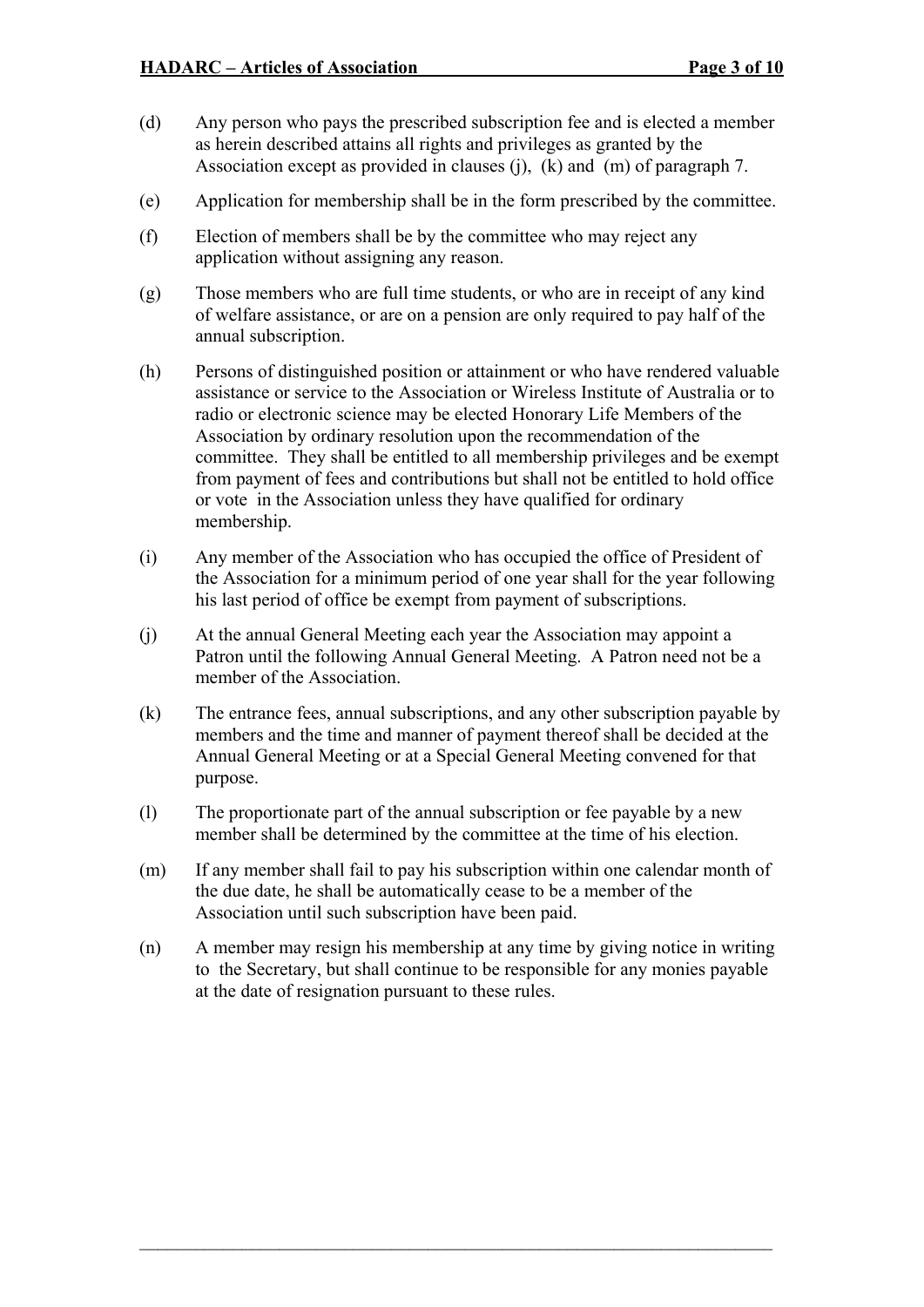- (o) A register of members shall be kept by the Association showing the name, address and date of commencement of membership for each member. Provision for noting the date of cessation of membership shall also be contained in the register.
- (p) Membership fees shall fall due on the first day of each financial year of the Association. The financial year of the Association shall run from the first day of June to the thirty-first day of May or such period as is determined by the committee.

#### 4. **MEMBERS' LIABILITY.**

The members of the Association shall have no liability to contribute towards the payment of debts and liabilities of the Association or the costs, charges and expenses of winding up thew Association except to the amount of unpaid membership fees.

# 5. **DISCIPLINING OF MEMBERS.**

If any member be guilty of conduct deemed by the committee to be prejudicial to the interests of the Association, such member may be expelled or suspended from the Association by a resolution of the members at a Special general meeting for which due notice shall be given. Before any such resolution is passed the member affected shall have an opportunity of giving orally or in writing any explanation or defence he may think fit.

# 6. **MANAGEMENT – BY COMMITTEE.**

- (a) The Association shall have its affairs controlled and managed by the office bearers and other members known as the Committee.
- (b) The office bearers shall consist of a President, Vice-President, Secretary and Treasurer. There shall be up to two other financial members of the Committee.
- (c) The office bearers and other members of the Committee shall be elected at each Annual General Meeting. Any casual vacancy may be filled by a member appointed by the Committee.
- (d) Four members of the Committee where there are six persons on such Committee and three members of the Committee in any other case must have attained a standard equivalent to an Amateur Operators Certificate of Proficiency or the Amateur Operators Limited Certificate of Proficiency or the Novice Amateur Operators Certificate of Proficiency or any Statutory equivalent and must be ordinary members of the Association.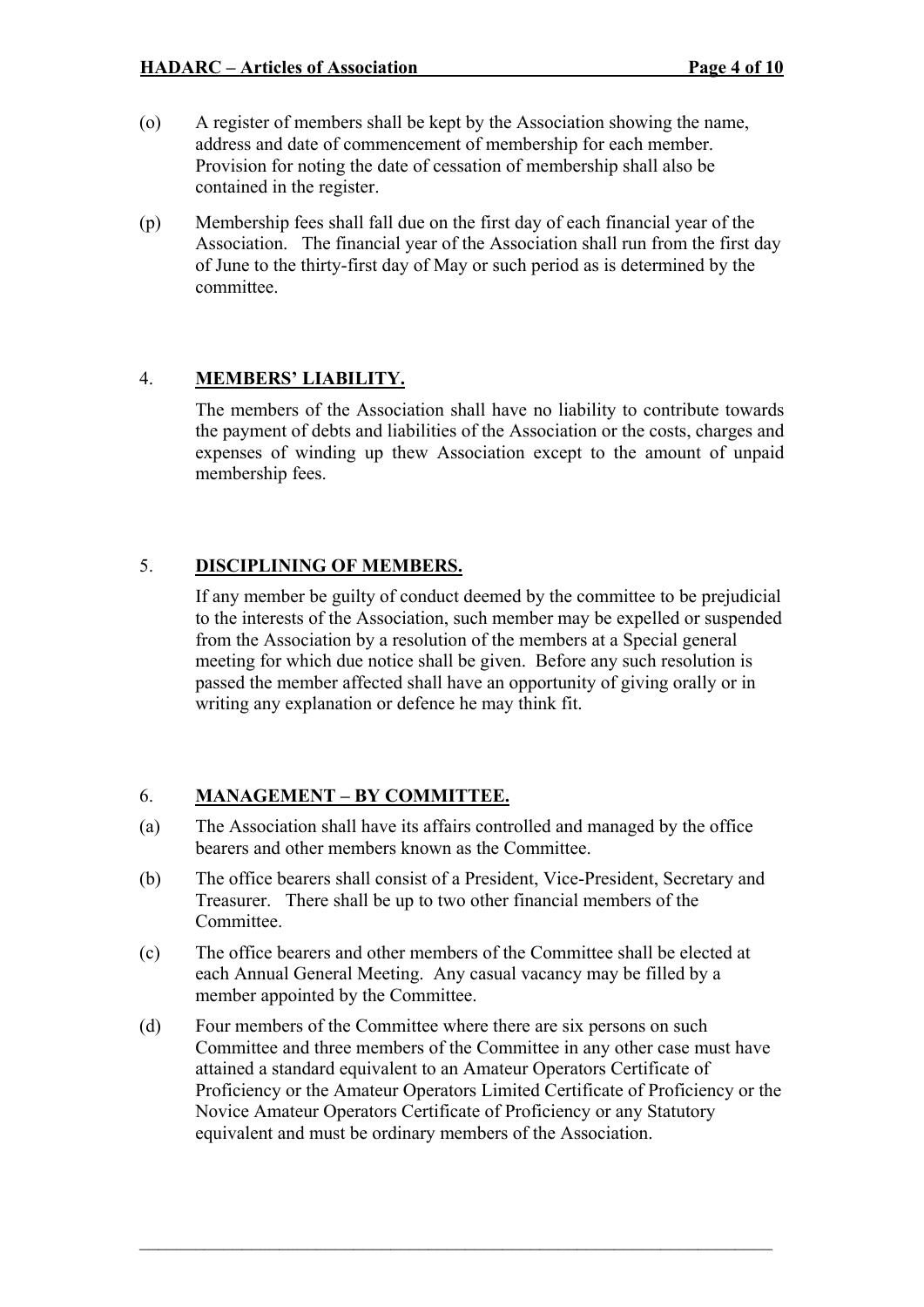- (e) Each member of the Committee shall hold office from the date of their election or appointment until the next Annual General meeting.
- (f) Retiring Committee members are eligible for re-election.
- (g) The Committee shall meet as often as necessary to conduct the business of the Association and except as otherwise provided herein may adjourn and regulate their meetings and proceedings as they see fit: however, not less than three days notice of such meetings shall be given to each member of the Committee.
- (h) The quorum for meetings of the committee shall be four members.
- (i) The Committee may function validly provided its number is not reduced below the quorum. Should the Committee numbers fall below the quorum the remaining Committee members may act only to appoint new Committee members.
- (j) The Committee shall have the power to appoint any other qualified member to the Committee either to fill a casual vacancy or as an addition to the Committee but the total number of members shall not exceed six.
- (k) Questions arising at any meeting of the Committee shall be decided by the majority of votes of those present. In the case of an equality of votes the person appointed to chair the meeting shall have a second or casting vote.
- (l) A member of the Committee shall cease to hold office upon:
	- (i) Resignation in writing.
	- (ii) Absence from three successive Committee meetings without reasonable excuse.
	- (iii) Being absent for more than six months without leave of the committee from meetings of the Committee held within that period.
	- (iv) Ceasing to be a member of the Association.
	- (v) Removal by ordinary resolution at a general meeting.
	- (vi) Death; or bankruptcy or making of any arrangement or composition with his creditors; or becoming mentally ill or a person whose estate is liable to be dealt with under the law relating to mental health.
	- (vii) Holding any office of profit under the Association.
	- (viii) Becoming directly or indirectly interested in any contract or proposed contract with the Association.
- (m) The Committee shall open a banking account with a bank in the name of the Association. This shall be operated by the President, Secretary and Treasurer, any two of whom shall sign cheques.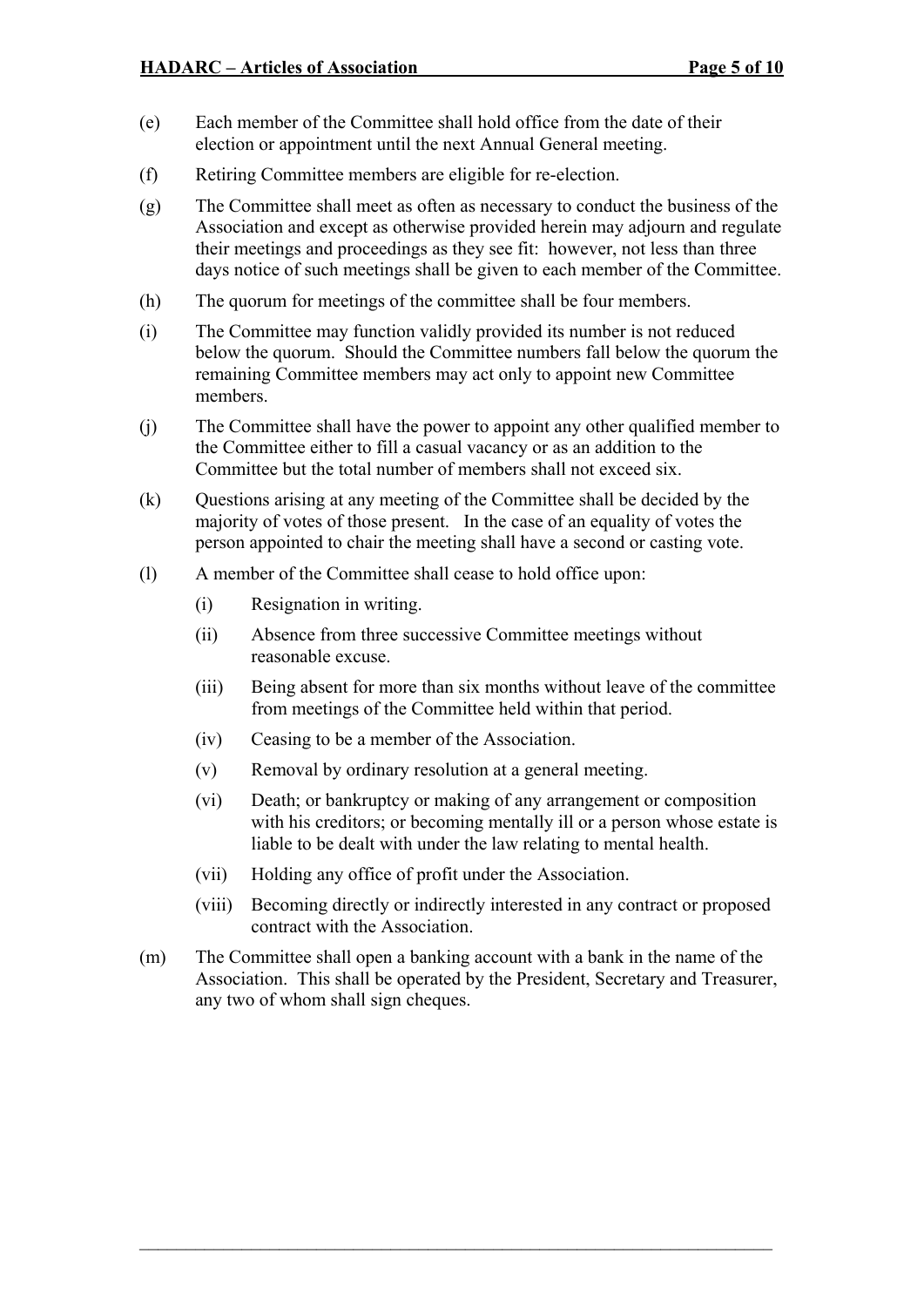- (n) The Committee shall cause to be kept proper books of account showing the financial transactions of the Association. The Committee shall lay before the association at the Annual General meeting a profit and loss account and balance sheet for the financial year together with the reports of the Treasurer and Auditor thereon.
- (o) The Association at each Annual General meeting shall appoint an Auditor to hold office until the next Annual general meeting.
- (p) The Auditor shall make a report to members on every balance sheet laid before the Association during his tenure of office.

#### 7. **GENERAL MEETINGS.**

- (a) An Annual General Meeting of the Association shall be held in the month of May or as near thereto as possible as the Committee shall appoint (except the first Annual General Meeting which shall be held within two months of the completion of the first financial year and within eighteen months of incorporation.
- (b) A General meeting shall be held at least monthly, at a time and place as arranged by the Committee. The purpose of such General meetings may be for the conduct of business of the Association, or for project activities or for any other purpose whatsoever, as may be determined from time to time by the committee or members of the Association.
- (c) A special general Meeting may be called by the Committee whenever it sees fit, and must be convened by the committee within three months of receiving a written request signed by not less than five financial members. No business shall be transacted at the Special General Meeting other than that for which the meeting was called.
- (d) Seven days notice in writing of an Annual General Meeting or a Special General Meeting shall be given, personally or by post to each member.
- (e) In the case of an Annual General Meeting the following business shall be transacted:
	- (i) confirmation of the minutes of the last Annual general Meeting and any recent Special General Meeting;
	- (ii) receipt of the Committee's report upon the activities of the Association in the last financial year;
	- (iii) election of office bearers and other members of the Committee;
	- (iv) receipt and consideration of a statement from the Committee which is not misleading and gives a true and fair view for the last financial year of the Association's:
		- income and expenditure
		- assets and liabilities
		- mortgages, charges and other securities
		- trust properties.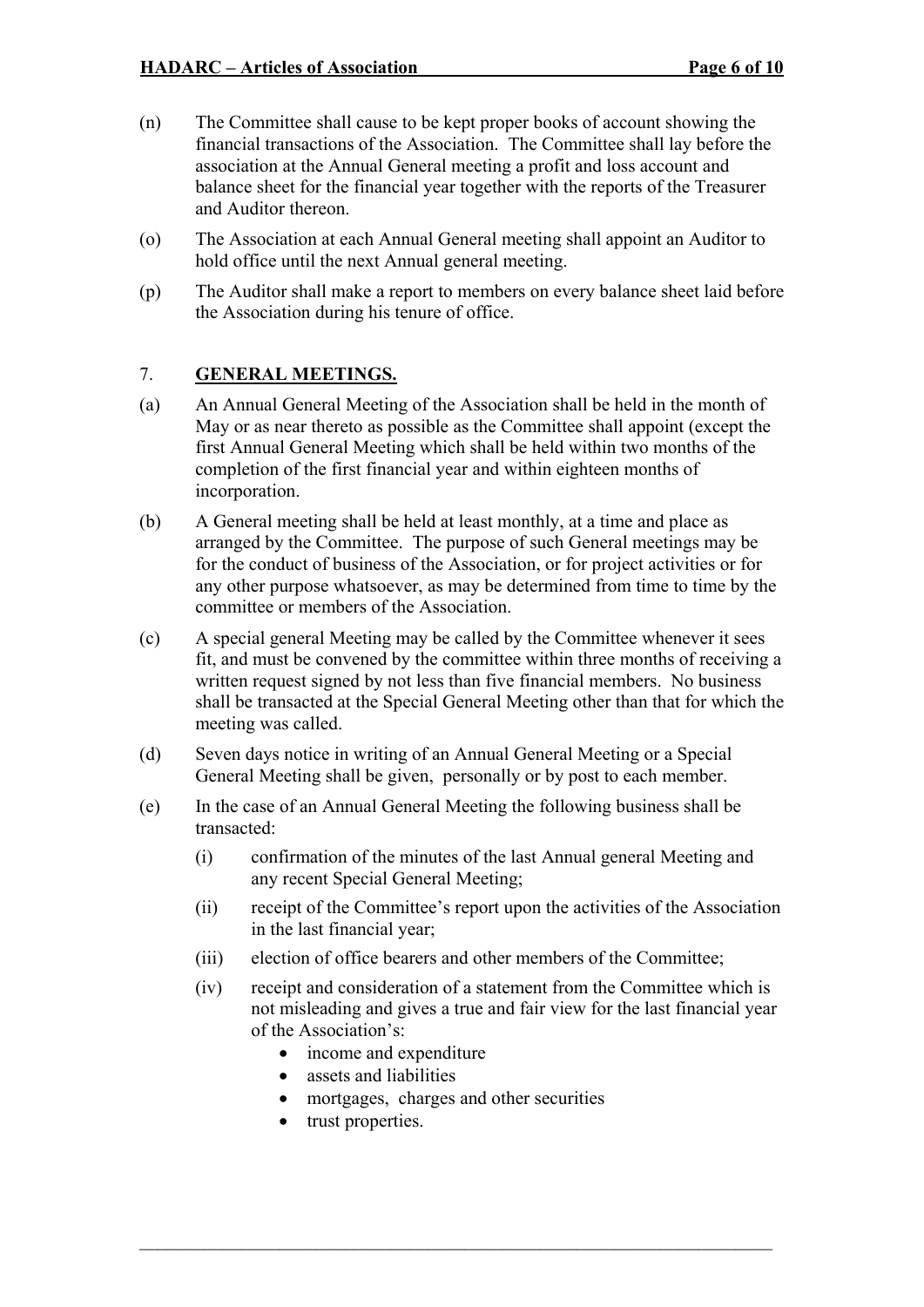- (f) The quorum for a General Meeting shall be fifteen financial members or one third the total number of financial members whichever is the less present in person or where applicable by proxy.
- (g) Voting at General Meetings shall be by show of hands unless a secret ballot is demanded. Decisions shall be made by a simple majority vote except for those matters which must be decided by special resolution where a threequarter majority is required.
- (h) All voting shall be given personally and except for those matters which must be decided by special resolution there shall be no voting by proxy.
- (i) Where a decision by special resolution is required a member who is qualified to vote may vote by proxy. The proxy must be a financial member of the Association and the instrument must be in writing under the hand of the appointer.
- (j) An ordinary member shall be entitled to be present and to vote at general meetings subject to sub-paragraph (m) of this paragraph 7.
- (k) An associate member shall be entitled to be present at any General Meetings but shall not be entitled to vote on any question.
- (l) In the case of equality of votes the person appointed to chair the General Meeting shall have a second or casting vote.
- (m) No member of the Association who is not also an ordinary member of the Wireless Institute of Australia, New South Wales Division shall be entitled to vote at any meeting of the Association on any matter directly affecting the affairs of that Division or to vote on the appointment of a delegate of the Association to that Division or to any Conference held under the rules of that Division.
- (n) The Association in General meeting may appoint one or more of its members as delegates of the Association to the Wireless Institute of Australia, New South Wales Division to act as spokespersons for the Association at any General Meeting or at any Conference of that Division provided that such delegates to be eligible for election shall be ordinary members of that Division.
- (o) Nominations of candidates for election as office bearers or other Committee members may be made at the Annual General meeting or in such other ways as may be determined by the Association at a General Meeting.

#### 8. **ORDER OF DEBATE.**

- (a) No motion or amendment shall be discussed until seconded.
- (b) Every amendment to a motion shall be considered and put before the original motion, and if carried shall become the original motion and subject to further amendment.
- (c) Only one amendment shall be entertained at any one time except a motion to proceed with the next business, which if carried, will supersede the original motion or any amendment.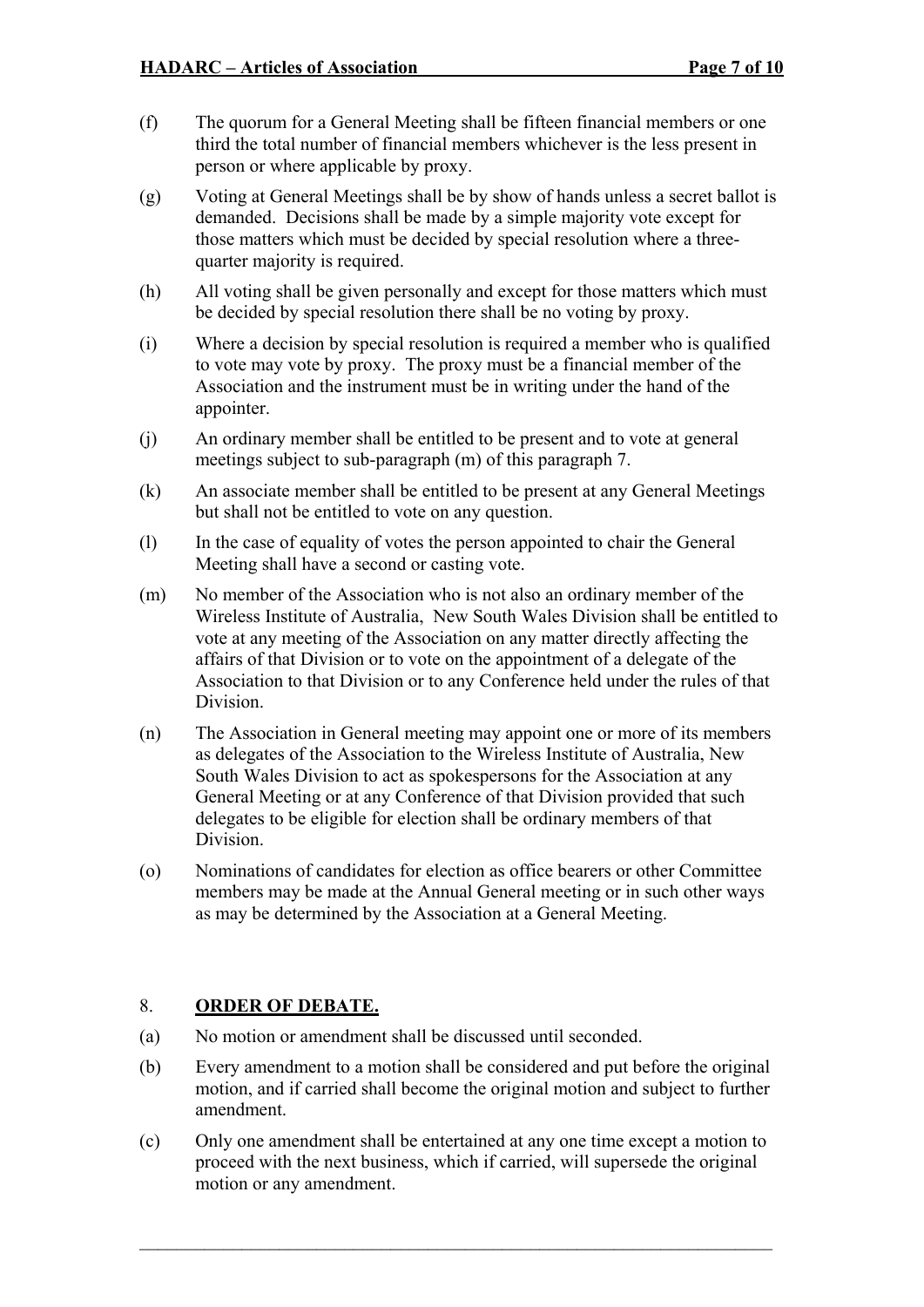- (d) No amendment will be received by the chairman which is a direct negative to a motion before the chair.
- (e) No member shall speak more than once to any motion except in explanation or to contradict a mis-statement except the proposer who has right of reply. After such reply the motion shall be put.
- (f) During all questions and discussions, the member shall stand and address himself to the chairperson.
- (g) The ruling of the chairperson shall be obeyed for the orderly conduct of the business.

#### 9. **OFFICE BEARERS.**

- (a) The President or, in the President's absence, the Vice-President, shall act as chairperson at each general meeting and committee meeting of the Association.
- (b) If the President and Vice-President are absent from a meeting or unwilling to act. The members present at the meeting shall elect one of their number to act as chairperson.
- (c) The Secretary shall keep records of the business of the Association including the rules, register of members, minutes of all general and committee meetings and a file of correspondence, and all records shall be available for inspection by any member.
- (d) The Treasurer shall ensure that all money received by the Association is paid into the account in the Association's name. Payments shall be made through a petty cash system or by cheque signed as provided for in paragraph 6, subparagraph (m) in these Rules. Major or exceptional and unusual expenditures shall be authorized in advance by the committee or a general meeting.
- (e) The Treasurer shall ensure that correct books and accounts are kept showing the financial affairs of the Association. These records shall be available for inspection by any member and shall be held in the custody of the Treasurer.

#### 10. **SPECIAL RESOLUTIONS.**

- (a) A Special Resolution must be passed by a general meeting of the Association to effect the following changes:
	- (i) A change of the Association's name;
	- (ii) A change of the Association's rules;
	- (iii) A change of the Associations objects;
	- (iv) An amalgamation with another Incorporated Association;
	- (v) To voluntarily wind up the Association and distribute its property;
	- (vi) To apply for registration as a Company or Co-operative.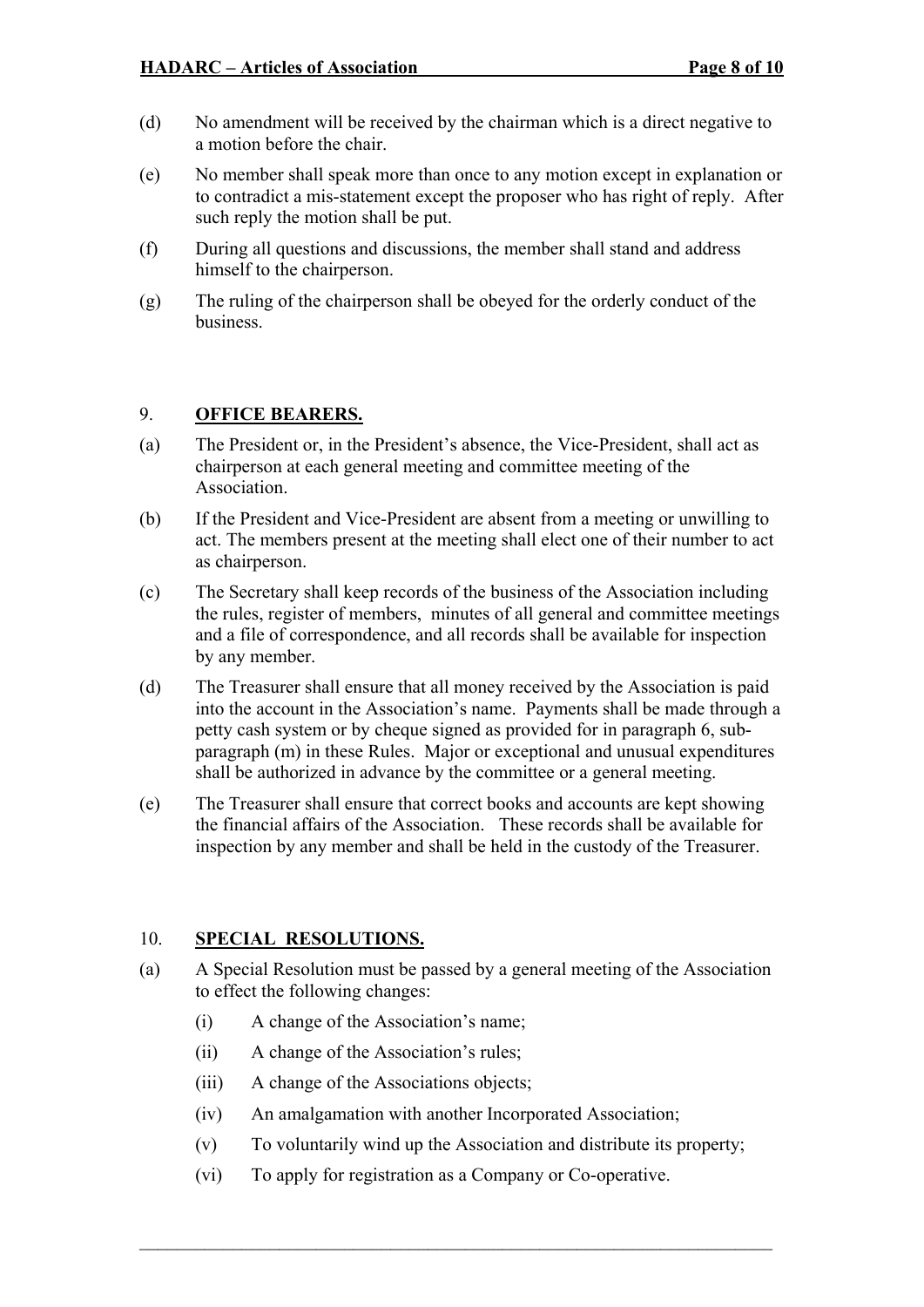- (b) A special Resolution shall be passed in the following manner:
	- (i) A notice must be sent to all members advising that a general meeting is to be held to consider a special resolution;
	- (ii) The notice must give details of the proposed special resolution and give at least 21 days' notice of the meeting;
	- (iii) A quorum must be present at the meeting;
	- (iv) At least three-quarters of those present must vote in favour of the resolution;
	- (v) In situations where it is not possible or practicable for a resolution to be passed as described above, a request may be made to the Corporate affairs Commission for permission to pass the resolution in some other way.

## 11. **PUBLIC OFFICE.**

- (a) The Committee shall ensure that a person is appointed as Public Officer.
- (b) The first Public Officer shall be the person who completed the application for incorporation of the Association.
- (c) The Committee may at any time remove the Public Officer and appoint a new Public Officer provided the person appointed is 18 years of age or older and a resident of New south Wales.
- (d) The Public Officer shall be deemed to have vacated their position in the following circumstances:
	- (i) death;
	- (ii) Resignation;
	- (iii) removal by the Committee or at a general meeting;
	- (iv) bankruptcy or financial insolvency;
	- (v) mental illness
	- (vi) residency outside New South Wales.